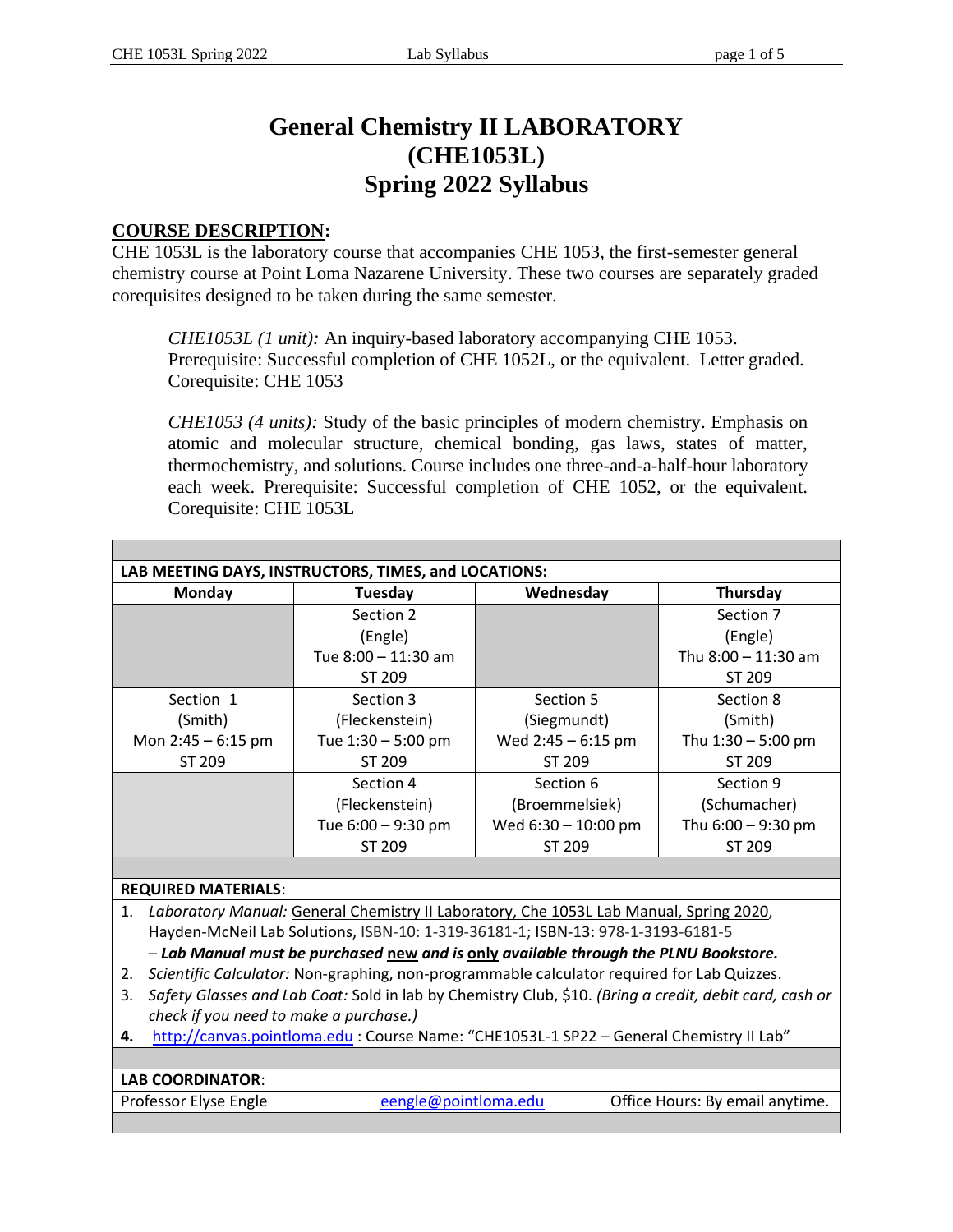## **LEARNING OUTCOMES:**

An understanding of chemistry is a necessary part of an education in the basic and applied sciences, engineering, and medical professions. It also provides insight and increased comprehension regarding current events and proposed policies.

Specifically, upon completion of CHE 1053 and CHE 1053L, you will be able to:

- Demonstrate a foundational knowledge of the general principles of chemistry including the behavior of solutions, the characteristics of equilibrium (including acid/base equilibrium), the significance of free energy, the properties of electrochemistry, and structures of transition metal and their compounds.
- Solve problems related to describing basic chemical kinetics, characterizing reaction equilibrium, predicting the direction of spontaneous change, calculating electrochemical cell potentials, and writing chemical equations for selected chemical reactions.
- Perform basic chemical laboratory techniques related to the topics listed above.

## **SAFETY:**

Safety is a priority in the lab. You will be required to sign a safety agreement form before you can take part in the lab. The agreement form delineates safety rules set forth by the department. If you fail to comply with any one of the rules in the safety agreement, you may be excluded from the lab and will not have the opportunity to make up missed assignments. You must always wear a mask or face-covering during the lab period.

## **ATTENDANCE POLICIES:**

Regular and punctual attendance at all classes is considered essential to optimum academic achievement. If the student is absent from more than 10 percent of class meetings (one lab period), the faculty member may file a written report which may result in de-enrollment. If the absences exceed 20 percent (three lab periods), the student may be de-enrolled without notice until the university drop date or, after that date, receive the appropriate grade for their work and participation. See [Academic Policies](http://catalog.pointloma.edu/content.php?catoid=41&navoid=2435) in the Undergraduate Academic Catalog.

Laboratory sections will meet on a weekly basis, see the schedule on page 5 for details. There are no allowed or excused absences except as approved in writing by the Provost for specific students participating in certain university-sanctioned activities, such as sports, debate, music, etc., or due to medically-verified illness. If you must miss a lab for a valid reason (Provost-*approved* activity or Wellness Center-*verified* illness, etc.), then you must make *prior* arrangements by sending an email to the Lab Coordinator [\(eengle@pointloma.edu\)](mailto:eengle@pointloma.edu), no later than the week *before* the lab that you will miss. If you do not provide *prior* notice, you will receive grades of zero for each missed assignment. If you cannot provide *prior* notice, then ask someone else to send the email for you *before* the class you will miss. No other shifts in lab schedules will be permitted.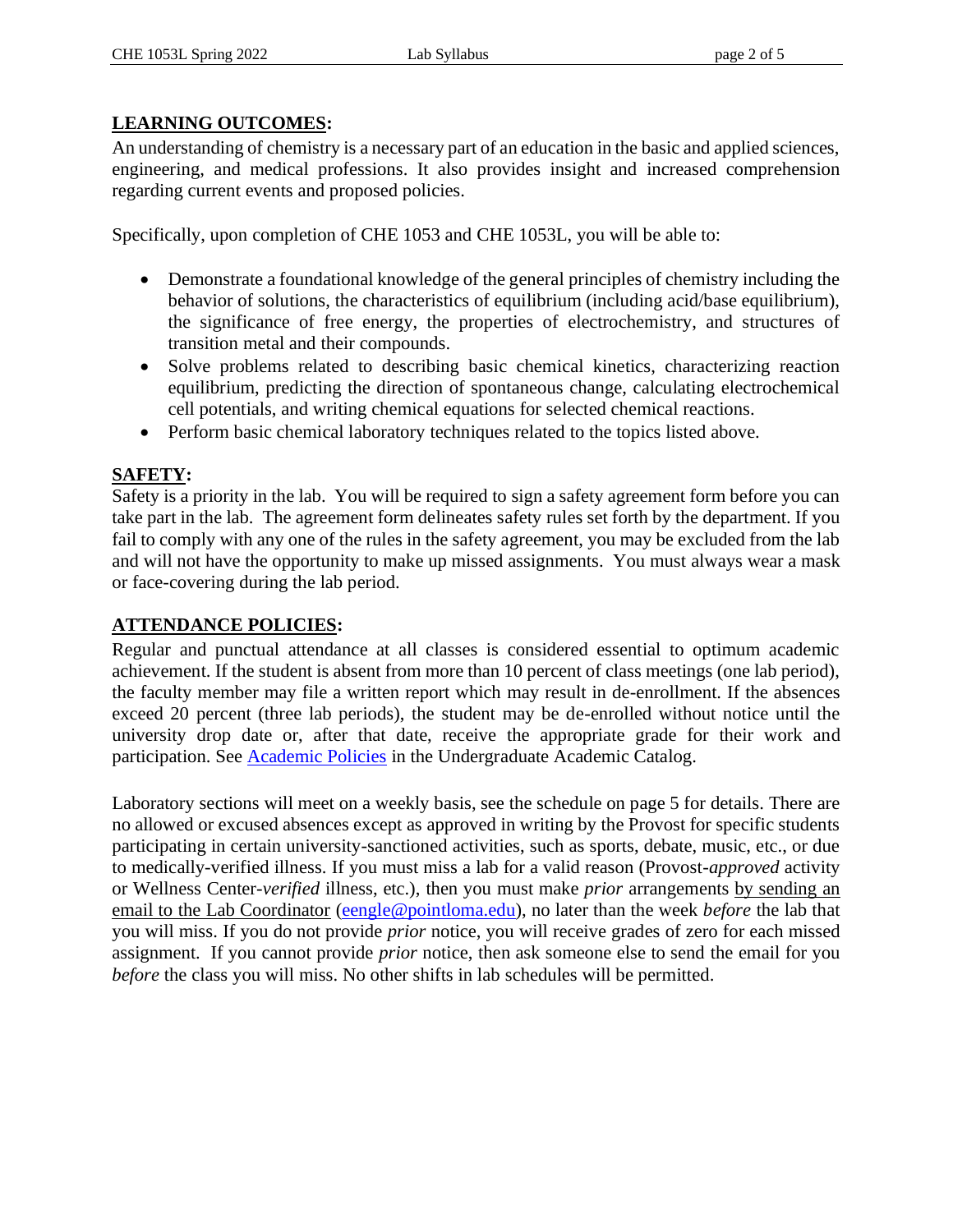#### **GRADING:**

You are responsible for all the material covered in lab even if you did not attend. Some experiments will be done individually, while others are best worked in pairs. Your lab instructor will specify when you work in pairs. In either case, *individual* lab reports will be submitted no later than the end of each lab period. A quiz, given during the first 10 minutes of the lab period, is designed to test each individual student's understanding of the current and previous week's experiments. \* No late assignments (lab reports and lab quizzes) will be accepted. \*

The following graded items will contribute to your overall grade in CHE 1053L:

| Lab Reports | 75% |
|-------------|-----|
| Lab Quizzes | 25% |

Lab safety, participation, and post-lab cleanup will be monitored and will affect student's grade in borderline situations. The participation component will evaluate your preparedness for each experiment as you arrive in lab; your participation in each part of the experiment, whether working individually or with a partner; your attention to lab safety and neatness during lab; and cleanup of your lab space and public lab spaces, as needed, including equipment and chemicals, before you leave the lab for the day.

There is no final exam for CHE 1053L.

Letter grades will be assigned at the end of the course based on your percentage of total possible points, according to the following APPROXIMATE scale:

| A    | $90 - 100\%$ |
|------|--------------|
| B    | $80 - 89\%$  |
| C    | $70 - 79\%$  |
| D    | $60 - 69\%$  |
| NC/F | $< 60\%$     |

 $(+)$  and  $(-)$  grades will be assigned within each bracket. (There is no A+ grade.)

### **STRATEGIES for SUCCESS in CHE1053L:**

- Come prepared to lab. Read the lab manual and envision what you'll be doing in the lab. Write a summary or outline of the procedures in your own words, so you can work more efficiently and effectively, and anticipate what data will be collected. Look at the report pages to see what questions or calculations are needed.
- Get help if you don't understand. The instructors and lab assistants are here for you!
- Pay attention in lab. Know what you're doing, what chemicals you're using, and how to interpret positive or negative results you are observing during the lab procedure.
- Take the lab seriously from the very beginning. Review labs directly after class, and prior to the following week's lab quiz.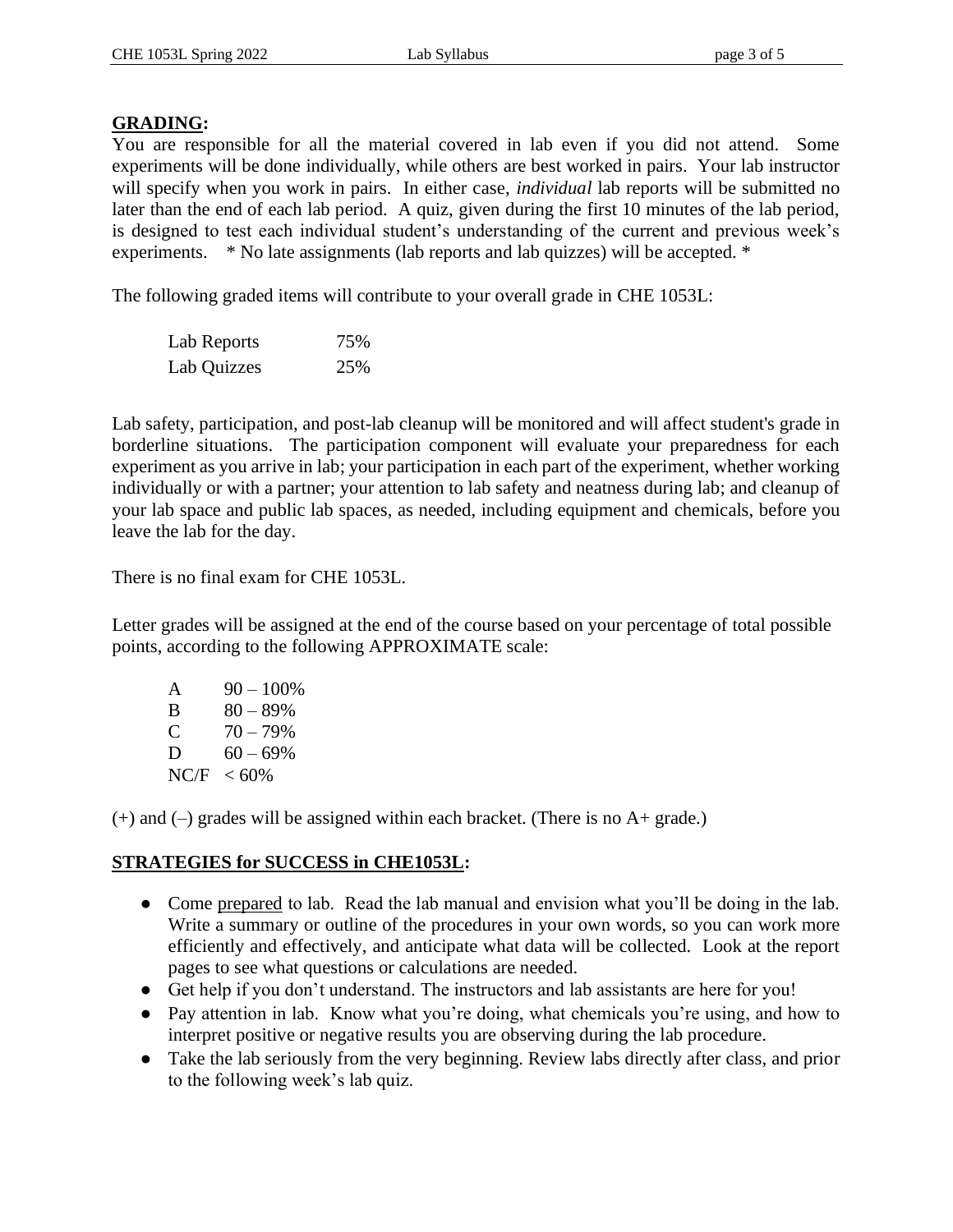#### **ADMINISTRATION**:

The use of portable electronic devices (phones, laptops, iPads, etc.) is strictly prohibited during lab quizzes, and during the pre-lab discussion.

PLNU's course-information website, Canvas [\(http://canvas.pointloma.edu\)](http://canvas.pointloma.edu/), is used as a repository for course material such as grades and miscellaneous items. Announcements will be sent out via Canvas. It is your responsibility to check Canvas regularly and to confirm that your correct email address is in the system. Grades will be posted periodically to Canvas.

PLNU Copyright Policy: Point Loma Nazarene University, as a non-profit educational institution, is entitled by law to use materials protected by the US Copyright Act for classroom education. Any use of those materials outside the class may violate the law.

PLNU Academic Honesty Policy: Students should demonstrate academic honesty by doing original work and by giving appropriate credit to the ideas of others. Academic dishonesty is the act of presenting information, ideas, and/or concepts as one's own when in reality they are the results of another person's creativity and effort. A faculty member who believes a situation involving academic dishonesty has been detected may assign a failing grade for that assignment or examination, or, depending on the seriousness of the offense, for the course. Faculty should follow and students may appeal using the procedure in the university Catalog. See Academic [Policies](http://catalog.pointloma.edu/content.php?catoid=41&navoid=2435) for definitions of kinds of academic dishonesty and for further policy information.

Academic Accommodations Policy: While all students are expected to meet the minimum standards for completion of this course as established by the instructor, students with disabilities may require academic adjustments, modifications or auxiliary aids/services. At Point Loma Nazarene University (PLNU), these students are requested to register with the Disability Resource Center (DRC), located in the Bond Academic Center. [\(DRC@pointloma.edu](mailto:DRC@pointloma.edu) or 619-849-2486). The DRC's policies and procedures for assisting such students in the development of an appropriate academic adjustment plan (AP) allows PLNU to comply with Section 504 of the Rehabilitation Act and the Americans with Disabilities Act. Section 504 (a) prohibits discrimination against students with special needs and guarantees all qualified students equal access to and benefits of PLNU programs and activities. After the student files the required documentation, the DRC, in conjunction with the student, will develop an AP to meet that student's specific learning needs. The DRC will thereafter email the student's AP to all faculty who teach courses in which the student is enrolled each semester. The AP must be implemented in all such courses. If students do not wish to avail themselves of some or all of the elements of their AP in a particular course, it is the responsibility of those students to notify their professor in that course. PLNU highly recommends that DRC students speak with their professors during the first two weeks of each semester about the applicability of their AP in that particular course and/or if they do not desire to take advantage of some or all of the elements of their AP in that course.

## PLNU Mission: To Teach ~ To Shape ~ To Send.

Point Loma Nazarene University exists to provide higher education in a vital Christian community where minds are engaged and challenged, character is modeled and formed, and service becomes an expression of faith. Being of Wesleyan heritage, we aspire to be a learning community where grace is foundational, truth is pursued, and holiness is a way of life.